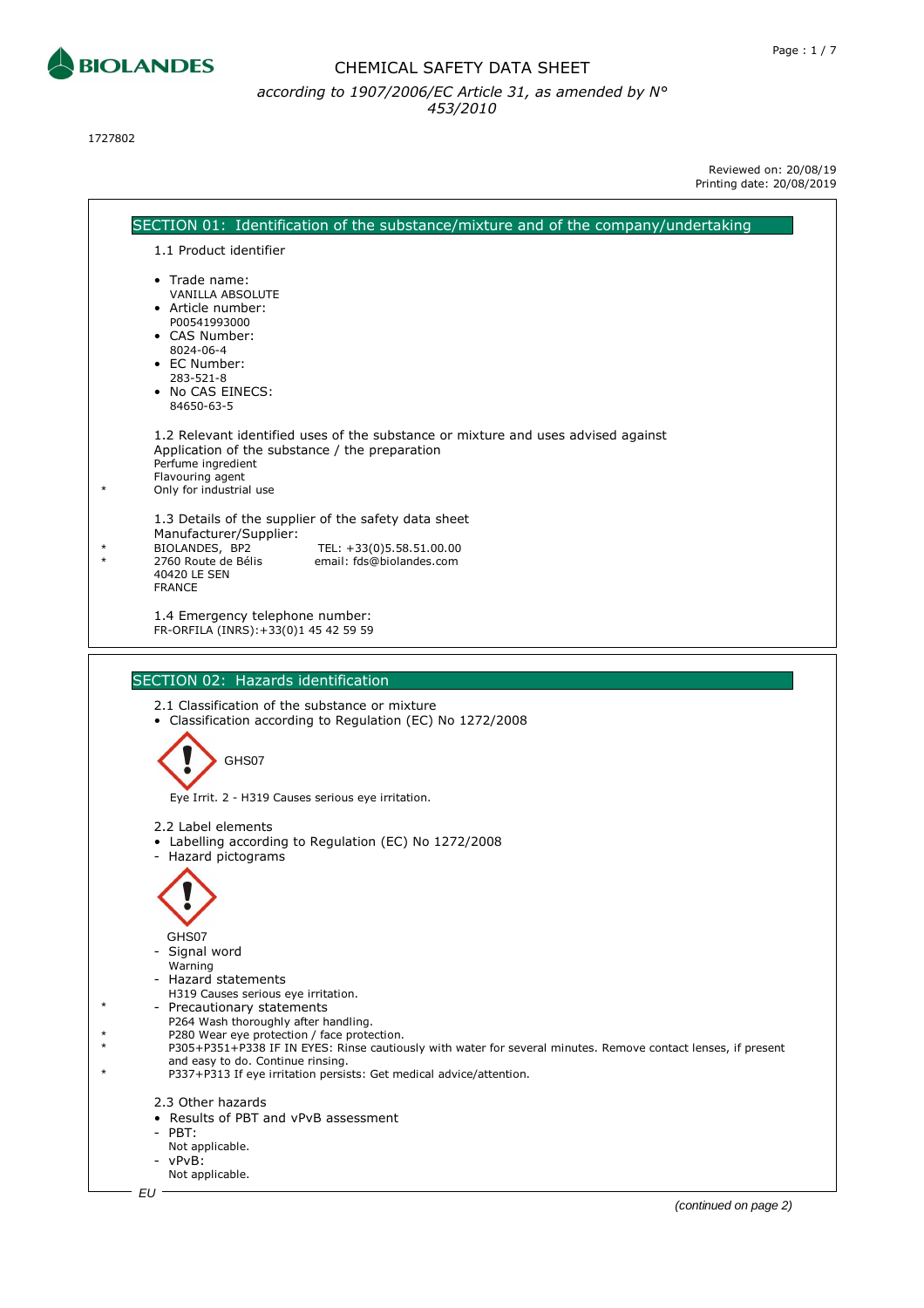

1727802

Reviewed on: 20/08/19 Printing date: 20/08/2019

| <b>PRODUCT:</b><br><b>VANILLA ABSOLUTE</b>                                                                                                                                                                             |                       |
|------------------------------------------------------------------------------------------------------------------------------------------------------------------------------------------------------------------------|-----------------------|
|                                                                                                                                                                                                                        | (continued of page 1) |
| SECTION 03: Composition/information on ingredients                                                                                                                                                                     |                       |
| 3.1 Chemical characterization: Substances<br>CAS No.<br><b>Description</b><br>8024-06-4<br>Vanilla planifolia Jacks. ex Andrews (Syn. Vanillafragrans Ames)<br>• Identification number(s)<br>• EC number:<br>283-521-8 |                       |
| • Dangerous components:                                                                                                                                                                                                |                       |
| <b>CAS Number</b>                                                                                                                                                                                                      | %                     |
| 121-33-5<br>vanillin                                                                                                                                                                                                   | 20,001-50,00          |
| EC number: 204-465-2                                                                                                                                                                                                   |                       |
| Eye Irrit. 2 - H319                                                                                                                                                                                                    |                       |
| SECTION 04: First aid measures                                                                                                                                                                                         |                       |
|                                                                                                                                                                                                                        |                       |
| 4.1 Description of first aid measures<br>• General information:                                                                                                                                                        |                       |
| Seek immediate medical advice.                                                                                                                                                                                         |                       |
| • After inhalation:<br>Supply fresh air and to be sure call for a doctor.                                                                                                                                              |                       |
| • After skin contact:                                                                                                                                                                                                  |                       |
| If skin irritation continues, consult a doctor.<br>• After eye contact:                                                                                                                                                |                       |
| Rinse opened eye for several minutes under running water. If symptoms persist, consult a doctor.                                                                                                                       |                       |
| • After swallowing:<br>Seek immediate medical advice.                                                                                                                                                                  |                       |
| • Information for doctor:                                                                                                                                                                                              |                       |
| 4.2 Most important symptoms and effects, both acute and delayed<br>No further relevant information available.                                                                                                          |                       |
| 4.3 Indication of any immediate medical attention and special treatment needed<br>No further relevant information available.                                                                                           |                       |
|                                                                                                                                                                                                                        |                       |
| SECTION 05: Firefighting measures                                                                                                                                                                                      |                       |
| 5.1 Extinguishing media<br>• Suitable extinguishing agents:                                                                                                                                                            |                       |
| CO2, sand, extinguishing powder. Do not use water.                                                                                                                                                                     |                       |
| Use fire extinguishing methods suitable to surrounding conditions.<br>• For safety reasons unsuitable extinguishing agents:                                                                                            |                       |
| Water with full jet                                                                                                                                                                                                    |                       |
| 5.2 Special hazards arising from the substance or mixture<br>Formation of toxic gases is possible during heating or in case of fire.                                                                                   |                       |
| 5.3 Advice for firefighters                                                                                                                                                                                            |                       |
| • Protective equipment:                                                                                                                                                                                                |                       |
| Do not inhale explosion gases or combustion gases.<br>• Additional information                                                                                                                                         |                       |
| Cool endangered receptacles with water spray.                                                                                                                                                                          |                       |
|                                                                                                                                                                                                                        |                       |
| SECTION 06: Accidental release measures                                                                                                                                                                                |                       |
| 6.1 Personal precautions, protective equipment and emergency procedures                                                                                                                                                |                       |
| Wear protective equipment. Keep unprotected persons away.<br>Ensure adequate ventilation                                                                                                                               |                       |
| Keep away from ignition sources.                                                                                                                                                                                       |                       |

6.2 Environmental precautions:

(continued on page 3)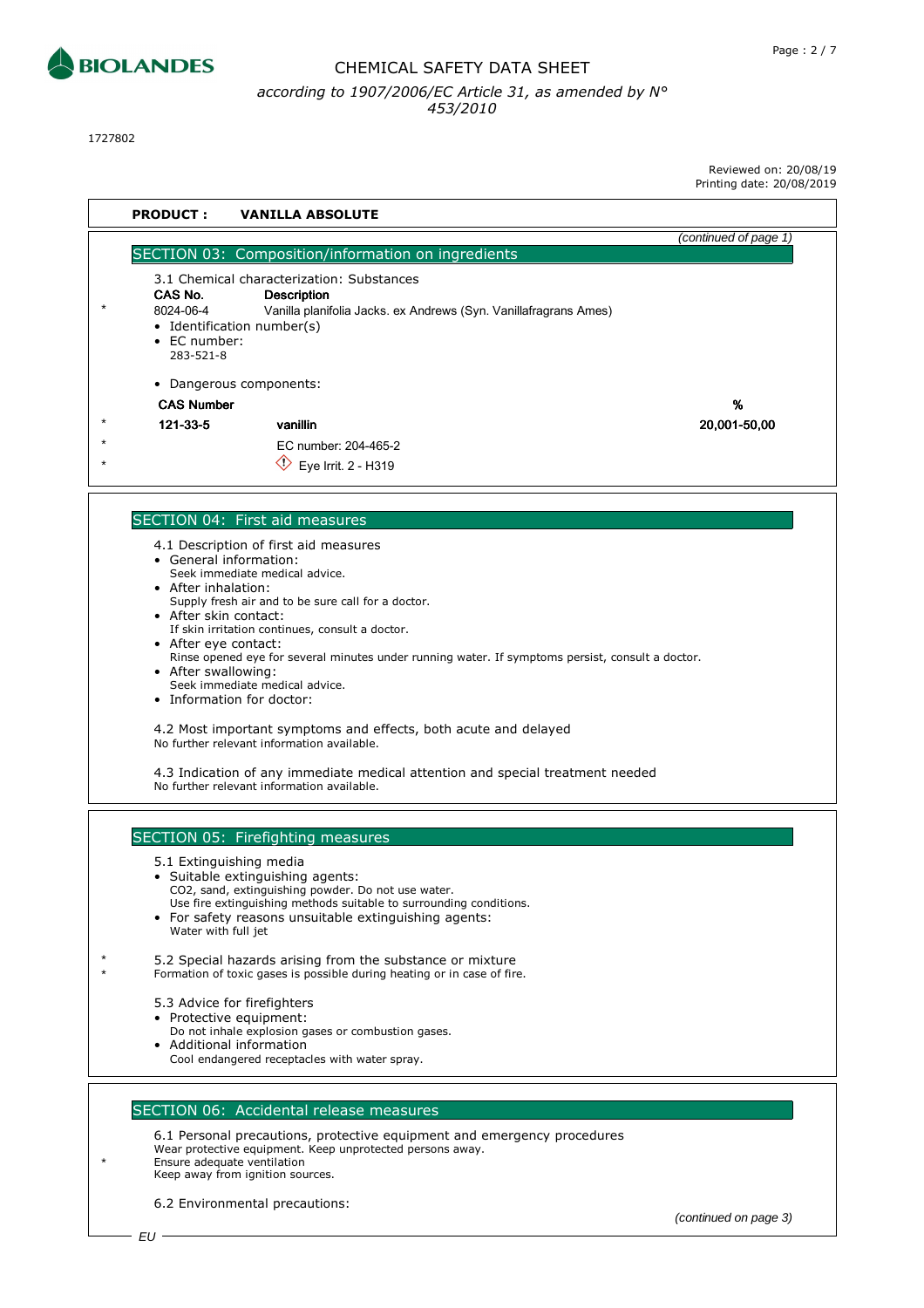

1727802

Reviewed on: 20/08/19 Printing date: 20/08/2019

| <b>PRODUCT:</b>          | <b>VANILLA ABSOLUTE</b>                                                                                                                                                                                                                                                                                                                                                                                                                                                                                                 |   |                       |
|--------------------------|-------------------------------------------------------------------------------------------------------------------------------------------------------------------------------------------------------------------------------------------------------------------------------------------------------------------------------------------------------------------------------------------------------------------------------------------------------------------------------------------------------------------------|---|-----------------------|
|                          | Do not allow product to reach sewage system or any water course.                                                                                                                                                                                                                                                                                                                                                                                                                                                        |   | (continued of page 2) |
| Pick up mechanically.    | 6.3 Methods and material for containment and cleaning up:                                                                                                                                                                                                                                                                                                                                                                                                                                                               |   |                       |
|                          | 6.4 Reference to other sections<br>See Section 7 for information on safe handling.<br>See Section 8 for information on personal protection equipment.<br>See Section 13 for disposal information.                                                                                                                                                                                                                                                                                                                       |   |                       |
|                          |                                                                                                                                                                                                                                                                                                                                                                                                                                                                                                                         |   |                       |
|                          | SECTION 07: Handling and storage                                                                                                                                                                                                                                                                                                                                                                                                                                                                                        |   |                       |
| • Handling:              | 7.1 Precautions for safe handling<br>Keep receptacles tightly sealed.<br>Keep away from heat and direct sunlight.<br>Ensure good ventilation/exhaustion at the workplace.<br>Handle with care. Avoid jolting, friction and impact.                                                                                                                                                                                                                                                                                      |   |                       |
|                          | • Information about fire - and explosion protection:<br>Keep ignition sources away - Do not smoke.<br>Protect against electrostatic charges.                                                                                                                                                                                                                                                                                                                                                                            |   |                       |
| • Storage:               | 7.2 Conditions for safe storage, including any incompatibilities<br>• Requirements to be met by storerooms and receptacles:<br>Store only in the original receptacle.                                                                                                                                                                                                                                                                                                                                                   |   |                       |
|                          | Use only receptacles specifically permitted for this substance/ product.<br>• Further information about storage conditions:<br>Keep container tightly sealed.                                                                                                                                                                                                                                                                                                                                                           |   |                       |
|                          | Protect from heat and direct sunlight.<br>Store receptacle in a well ventilated area.                                                                                                                                                                                                                                                                                                                                                                                                                                   |   |                       |
| 7.3 Specific end use(s)  | No further relevant information available.                                                                                                                                                                                                                                                                                                                                                                                                                                                                              |   |                       |
|                          | SECTION 08: Exposure controls/personal protection                                                                                                                                                                                                                                                                                                                                                                                                                                                                       |   |                       |
| 8.1 Control parameters   | • Ingredients with limit values that require monitoring at the workplace:                                                                                                                                                                                                                                                                                                                                                                                                                                               |   |                       |
| Not required.<br>CAS No. | Designation of material                                                                                                                                                                                                                                                                                                                                                                                                                                                                                                 | % | Type Value Unit       |
| Not required.            | Additional information:<br>The lists valid during the making were used as basis.                                                                                                                                                                                                                                                                                                                                                                                                                                        |   |                       |
| 8.2 Exposure controls    | • Personal protective equipment:                                                                                                                                                                                                                                                                                                                                                                                                                                                                                        |   |                       |
|                          | • General protective and hygienic measures:<br>The usual precautionary measures are to be adhered to when handling chemicals.<br>Keep away from foodstuffs, beverages and feed.                                                                                                                                                                                                                                                                                                                                         |   |                       |
|                          | Immediately remove all soiled and contaminated clothing<br>Wash hands before breaks and at the end of work.<br>Avoid contact with the eyes.                                                                                                                                                                                                                                                                                                                                                                             |   |                       |
| • Material of gloves     | • Respiratory protection: Use suitable respiratory protective device in case of insufficient ventilation.<br>Protection of hands: Protective gloves The glove material has to be impermeable and resistant to<br>the product/ the substance/ the preparation. Due to missing tests no recommendation to the glove<br>material can be given for the product/ the preparation/ the chemical mixture. Selection of the<br>glove material on consideration of the penetration times, rates of diffusion and the degradation |   |                       |
|                          | The selection of the suitable gloves does not only depend on the material, but also on further marks of quality and<br>varies from manufacturer to manufacturer.<br>Penetration time of glove material<br>The exact break through time has to be found out by the manufacturer of the protective gloves and has to be                                                                                                                                                                                                   |   |                       |
| observed.                | • Eye protection: Safety glasses                                                                                                                                                                                                                                                                                                                                                                                                                                                                                        |   |                       |
| EU                       |                                                                                                                                                                                                                                                                                                                                                                                                                                                                                                                         |   |                       |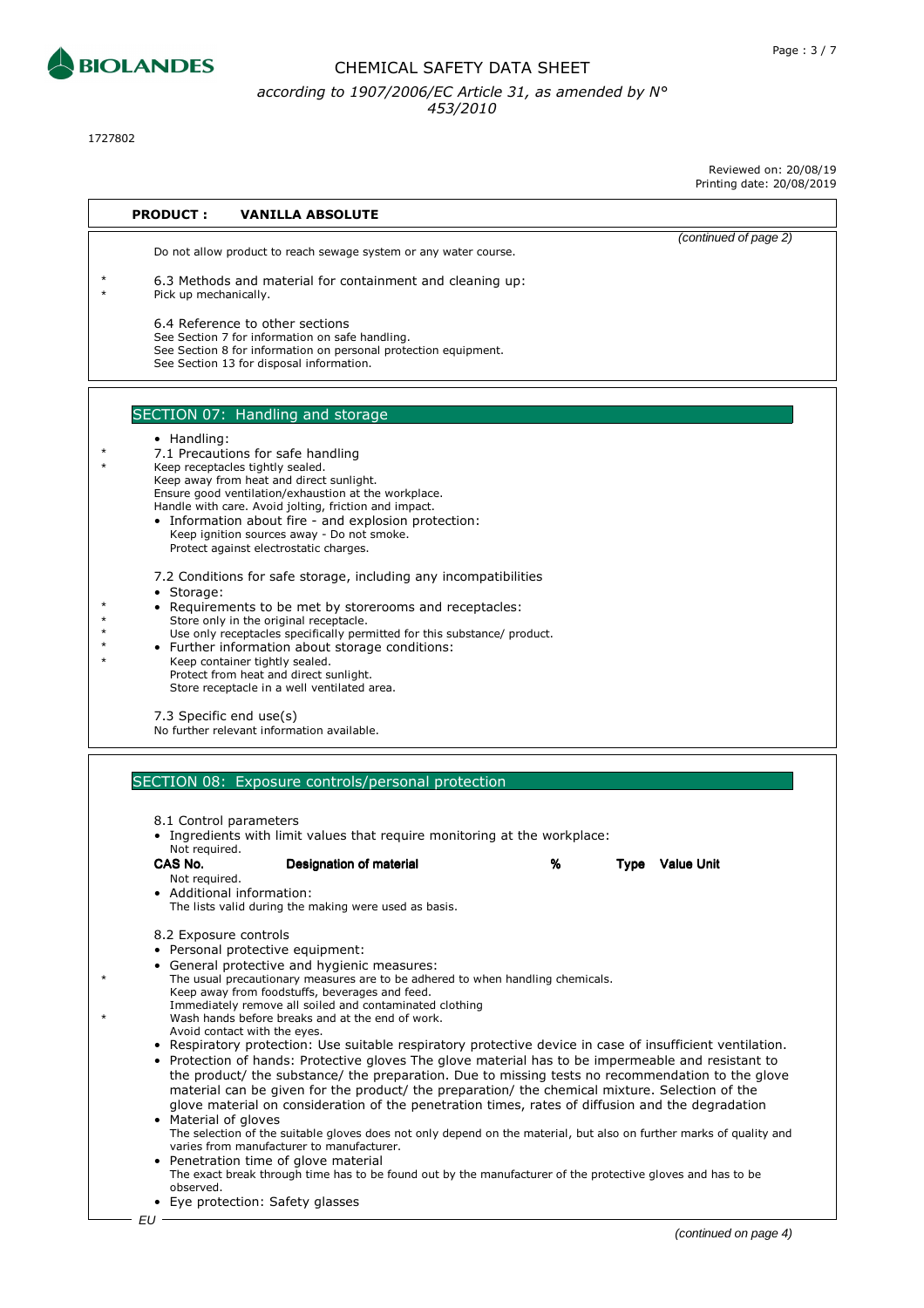

1727802

Reviewed on: 20/08/19 Printing date: 20/08/2019

|                                                           | (continued of page 3)                      |
|-----------------------------------------------------------|--------------------------------------------|
| SECTION 09: Physical and chemical properties              |                                            |
| 9.1 Information on basic physical and chemical properties |                                            |
| <b>General Information</b>                                |                                            |
| Appearance:                                               |                                            |
| Form:                                                     | solid to liquid                            |
| Colour:                                                   | dark brown                                 |
| Odour:                                                    | vanilla                                    |
| Odour threshold:                                          | Not determined.                            |
| Change in condition                                       |                                            |
| Initial boiling point and boiling range:                  | Not determined.                            |
| Flash point:                                              | > 100.0 °C<br>NFT 60-103 CC                |
| Flammability (solid, gas):                                | Not determined.                            |
| Auto-ignition temperature:                                | Not determined.                            |
| <b>Explosive properties:</b>                              | Not determined.                            |
| Vapour pressure:                                          | Not applicable.                            |
| Density:                                                  | Not determined.                            |
| Solubility in / Miscibility with                          |                                            |
| water:                                                    | Not determined.                            |
| Partition coefficient: n-octanol/water:                   | Not determined.                            |
| 9.2 Other information                                     | No further relevant information available. |

#### SECTION 10: Stability and reactivity

10.1 Reactivity \* No further relevant information available.

> 10.2 Chemical stability Thermal decomposition / conditions to be avoided: Not determined.

10.3 Possibility of hazardous reactions No dangerous reactions known.

10.4 Conditions to avoid No further relevant information available.

10.5 Incompatible materials: No further relevant information available.

10.6 Hazardous decomposition products: Not determined.

- SECTION 11: Toxicological information 11.1 Information on toxicological effects
- 
- \* Acute toxicity
	- LD/LC50 values relevant for classification:
- 
- \* 121-33-5 vanillin 121-33-5 vanillin
- \* Oral, LD50: 1580 mg/kg (rat) (Inouye, and al., 1988)
- \* Oral, LD50: 1000 mg/kg (mouse) (Taylor, and al., 1964)
	- Primary irritant effect:
	- Skin corrosion/irritation No irritant effect.

\* ISO LD/LC

(continued on page 5)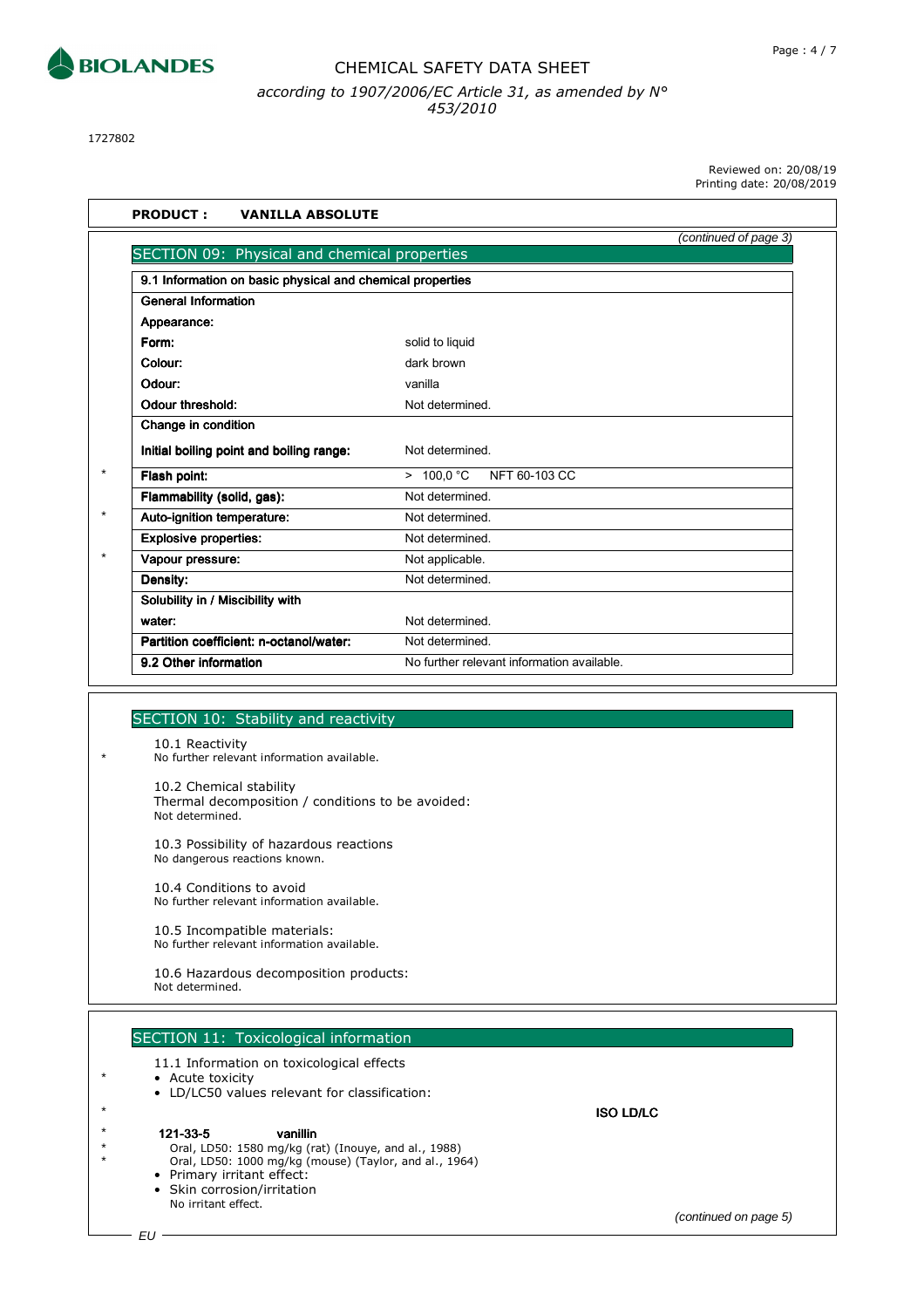

1727802

Reviewed on: 20/08/19 Printing date: 20/08/2019

| <b>PRODUCT:</b><br><b>VANILLA ABSOLUTE</b>                                                                                                                                                                                                                                            |                       |
|---------------------------------------------------------------------------------------------------------------------------------------------------------------------------------------------------------------------------------------------------------------------------------------|-----------------------|
| • Serious eye damage/irritation<br>Irritating effect.<br>• Respiratory or skin sensitisation<br>No sensitizing effects known.<br>• Subacute to chronic toxicity:<br>121-33-5<br>vanillin<br>Oral, NOAEL: 1000 mg/kg (rat) (12 months Hagan and al., 1967)<br>• Germ cell mutagenicity | (continued of page 4) |
| 121-33-5<br>vanillin<br>OECD 471 AMES: NEGATIVE (in vitro) (Heck and al., 1989)<br>• Carcinogenicity                                                                                                                                                                                  |                       |
| 121-33-5<br>vanillin<br>Micronoyau: NEGATIVE (mouse) (Sanyal and al., 1997)<br>• Reproductive toxicity<br>Not determined.<br>• STOT-single exposure<br>Not determined.<br>• STOT-repeated exposure<br>Not determined.<br>• Aspiration hazard<br>Not determined.                       |                       |
| <b>SECTION 12: Ecological information</b>                                                                                                                                                                                                                                             |                       |
| 12.1 Toxicity<br>• Aquatic toxicity:<br>No further relevant information available.                                                                                                                                                                                                    |                       |
| 12.2 Persistence and degradability<br>No further relevant information available.<br>• Behaviour in environmental systems:<br>Not determined.                                                                                                                                          |                       |
| 12.3 Bioaccumulative potential<br>No further relevant information available.                                                                                                                                                                                                          |                       |
| 12.4 Mobility in soil<br>No further relevant information available.<br>• Ecotoxical effects:<br>Not determined.                                                                                                                                                                       |                       |
| 12.5 Results of PBT and vPvB assessment<br>$\bullet$ PBT:<br>Not applicable.<br>vPvB:<br>Not applicable.                                                                                                                                                                              |                       |

12.6 Other adverse effects No further relevant information available.

# SECTION 13: Disposal considerations

13.1 Waste treatment methods

- Recommendation
- Must be specially treated adhering to official regulations.
- Uncleaned packaging:
- Recommendation:
	- Disposal must be made according to official regulations.

(continued on page 6)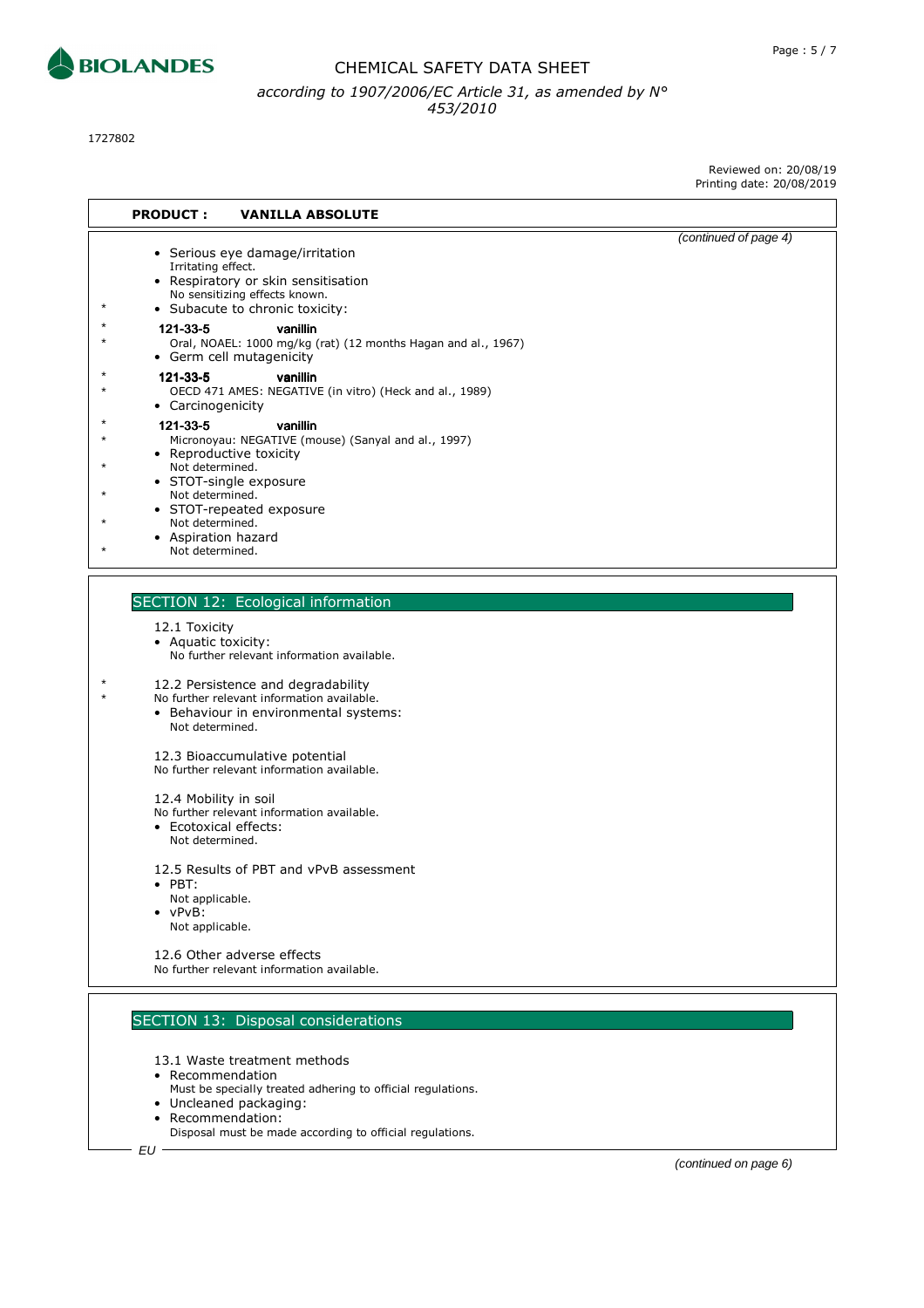

1727802

Reviewed on: 20/08/19 Printing date: 20/08/2019

| SECTION 14: Transport information<br>14.1 UN-Number<br><b>ADR</b><br>Void<br><b>IMDG</b><br>Void<br><b>IATA</b><br>Void<br>14.2 UN proper shipping name<br><b>ADR</b><br>Void<br><b>IMDG</b><br>Void<br><b>IATA</b><br>Void<br>14.3 Transport hazard class(es)<br><b>ADR</b><br>Void<br><b>Class</b><br><b>IMDG</b><br><b>Class</b><br>Void<br><b>IATA</b><br><b>Class</b><br>Void<br>14.4 Packing group<br><b>ADR</b><br>Void<br><b>IMDG</b><br>Void<br><b>IATA</b><br>Void<br>14.5 Environmental hazards:<br>Not applicable.<br>14.6 Special precautions for user<br>Not applicable.<br>14.7 Transport in bulk according to Annex II of MARPOL73/78 and the IBC Code<br>Not applicable. |                       |
|-------------------------------------------------------------------------------------------------------------------------------------------------------------------------------------------------------------------------------------------------------------------------------------------------------------------------------------------------------------------------------------------------------------------------------------------------------------------------------------------------------------------------------------------------------------------------------------------------------------------------------------------------------------------------------------------|-----------------------|
|                                                                                                                                                                                                                                                                                                                                                                                                                                                                                                                                                                                                                                                                                           | (continued of page 5) |
|                                                                                                                                                                                                                                                                                                                                                                                                                                                                                                                                                                                                                                                                                           |                       |
|                                                                                                                                                                                                                                                                                                                                                                                                                                                                                                                                                                                                                                                                                           |                       |
|                                                                                                                                                                                                                                                                                                                                                                                                                                                                                                                                                                                                                                                                                           |                       |
|                                                                                                                                                                                                                                                                                                                                                                                                                                                                                                                                                                                                                                                                                           |                       |
|                                                                                                                                                                                                                                                                                                                                                                                                                                                                                                                                                                                                                                                                                           |                       |
|                                                                                                                                                                                                                                                                                                                                                                                                                                                                                                                                                                                                                                                                                           |                       |
|                                                                                                                                                                                                                                                                                                                                                                                                                                                                                                                                                                                                                                                                                           |                       |
|                                                                                                                                                                                                                                                                                                                                                                                                                                                                                                                                                                                                                                                                                           |                       |
|                                                                                                                                                                                                                                                                                                                                                                                                                                                                                                                                                                                                                                                                                           |                       |
|                                                                                                                                                                                                                                                                                                                                                                                                                                                                                                                                                                                                                                                                                           |                       |
|                                                                                                                                                                                                                                                                                                                                                                                                                                                                                                                                                                                                                                                                                           |                       |
|                                                                                                                                                                                                                                                                                                                                                                                                                                                                                                                                                                                                                                                                                           |                       |
|                                                                                                                                                                                                                                                                                                                                                                                                                                                                                                                                                                                                                                                                                           |                       |
|                                                                                                                                                                                                                                                                                                                                                                                                                                                                                                                                                                                                                                                                                           |                       |
|                                                                                                                                                                                                                                                                                                                                                                                                                                                                                                                                                                                                                                                                                           |                       |
|                                                                                                                                                                                                                                                                                                                                                                                                                                                                                                                                                                                                                                                                                           |                       |
|                                                                                                                                                                                                                                                                                                                                                                                                                                                                                                                                                                                                                                                                                           |                       |
|                                                                                                                                                                                                                                                                                                                                                                                                                                                                                                                                                                                                                                                                                           |                       |
|                                                                                                                                                                                                                                                                                                                                                                                                                                                                                                                                                                                                                                                                                           |                       |
|                                                                                                                                                                                                                                                                                                                                                                                                                                                                                                                                                                                                                                                                                           |                       |
|                                                                                                                                                                                                                                                                                                                                                                                                                                                                                                                                                                                                                                                                                           |                       |
|                                                                                                                                                                                                                                                                                                                                                                                                                                                                                                                                                                                                                                                                                           |                       |
| • Transport/Additional information:<br>Not applicable.                                                                                                                                                                                                                                                                                                                                                                                                                                                                                                                                                                                                                                    |                       |
|                                                                                                                                                                                                                                                                                                                                                                                                                                                                                                                                                                                                                                                                                           |                       |

15.1 Safety, health and environmental regulations/legislation specific for the substance or mixture

- National regulations:
- Waterhazard class: Water hazard class 1 (Self-assessment): slightly hazardous for water.
- 15.2 Chemical safety assessment:

A Chemical Safety Assessment has not been carried out.

#### SECTION 16: Other information

The information in this safety data sheet is based on the state of our knowledge at the date indicated. The information in this sheet must be regarded as a description of the safety requirements for the product, they are not to be considered a warranty or quality specification and have no contractual value on properties and application areas thereof. The information contained in this safety data sheet relate to the specific material designated and may not be valid with respect to the product associated with another product or process, unless it is specified in the text of this document.

- The required information complies with EU regulations in force. It does not exempt the user from knowing and applying all the national regulations in force.
	- Relevant phrases<br>H319 Cau
	- Causes serious eye irritation.

(continued on page 7)